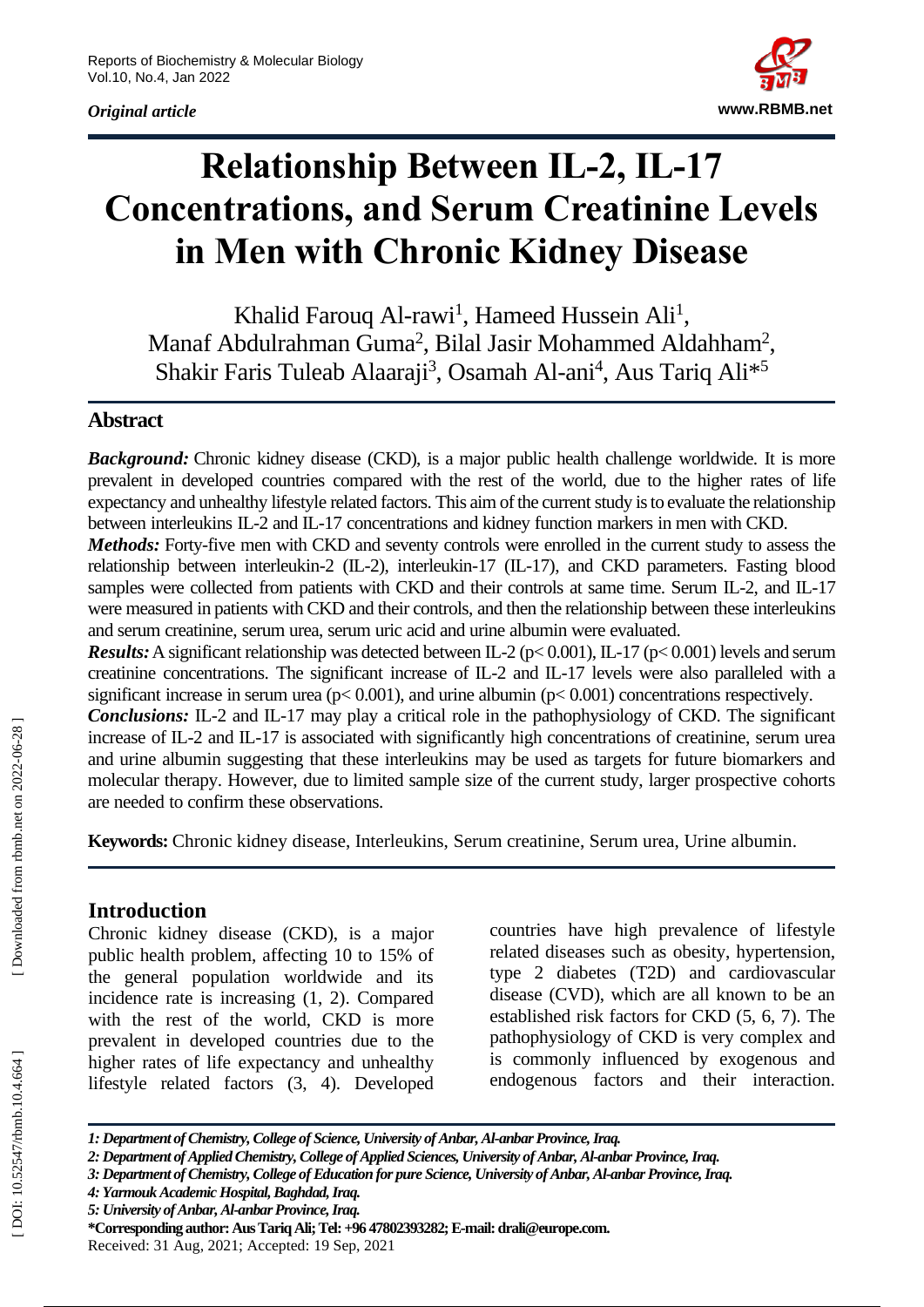Cytokines are among the endogenous factors that are produced predominantly by macrophages (8, 9). Regardless of the initiation cause, CKD development is associated with a significantly higher level of inflammation leading to an activation of the immune system. Inflammation influences CKD development either directly, due to acute kidney injury (AKI), and post -renal acute kidney injury, or indirectly by fostering atherosclerosis leading to CKD and the subsequent kidney function deterioration (10, 11, 12). The extent of inflammatory response is associated with the severity of CKD and linearly increases with the progression of renal failure (8).

Activated blood macrophages produce cytokines as essential mediators to help determining the extent of immune response which is extremely important in order to mediate the progression of the disease (11). The pathophysiological balance between pro - and anti -inflammatory cytokines is necessary to determine the net effect of an inflammatory response (2). These cytokines are both activated in acute - and chronic kidney diseases (2, 11, 12, 13). The most known pro -inflammatory cytokines include; interleukin  $-1$  (IL-1), interleukin -2 (IL - 2), interleukin -6 (IL -6), interleukin -8 (IL -8), interleukin -17 (IL -17) and tumor necrosis factor- α (TNF-α) (14, 15). Risk factors for chronic inflammation include age progression, obesity, type 2 diabetes, and chronic recurrent infections (2, 5, 6, 13).

The development of CKD is accompanied by an increase in serum creatinine levels (16) and other CKD related markers including serum urea, urine albumin and to lesser extent serum uric acid (10, 17, 18, 19, 20). Nevertheless, serum creatinine is measured routinely in order to diagnose individuals suspected with AKI (16, 21). It is also used to evaluate the improvement and /or deterioration in kidney function throughout AKI and CKD treatment (16, 18). Although CKD is mediated by inflammation at different stages of disease development (2, 11, 13), however evidence for their direct association with disease risk remains inconclusive. The current study was designed to evaluate the relationship between interleukins

IL -2 and IL -17 concentration and kidney function markers in men with CKD admitted to the largest public hospital in the city of Ramadi, the capital of Al -anbar province, Iraq.

#### **Materials and Methods** *Ethical Clearance*

One hundred and fifteen Iraqi -Arabs men is the actual number of the participants in the current study. The study protocol was approved ethically by the University of Anbar (No:166SC -2021), and every participant has signed a written consent form after listening to a brief presentation about the project.

#### *Case definition and CKD confirmation*

In the current study, a confirmed CKD case was defined as; any individual with an estimated glomerular filtration rate (eGFR) of less than 60 mL/min/1.73m 2 body surface area or an evidence of kidney damage (even when eGFR is normal), detected by abnormal increase of serum creatinine and urine albumin, persisting for more than 3 months as established previously (18).

# *Collection of the study participants*

This study was conducted during the time from April 2021 to August 2021. All patients were evaluated before the treatment was initiated. To make the process of collecting controls much easier, we have asked each patient with CKD to bring a relative, or a friend. We further managed to recruit more controls from the same hospital from where patients were recruited.

# *Clinical examination*

Scheduled comprehensive interviews were conducted at the hospital by highly trained nurses in order to collect demographic, socioeconomic and anthropometric details. Details on individuals' medical history were also obtained. Blood pressure was obtained using a fully automated machine (Omran blood pressure monitor). All participants of the current study went through a clinical examination to ensure that each participant (patients and controls) fits the study criteria.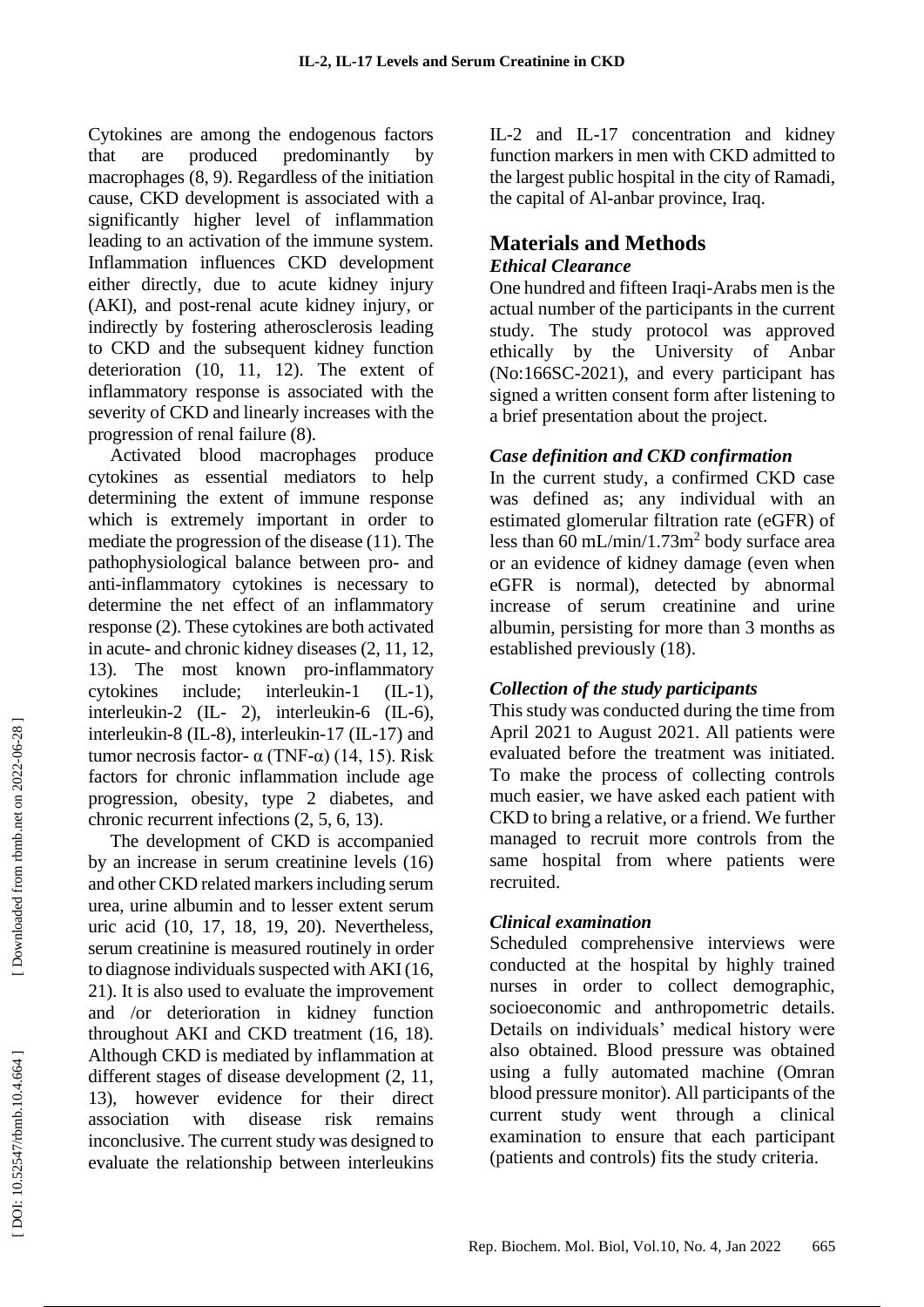### *Inclusion and exclusion criteria*

Iraqi men aged 30 to 70 years old, living in the province of Al -anbar and who have been willing to join the study were included in the current study. In order to avoid any possible interlude of genetics of other races, we included Arabs only.

To eliminate the effect of any pathophysiological and pathogenetic factors that might influence the results of the study, subjects were excluded if they were not Arab or had diabetes mellitus or abnormal blood values. Based on medical records history (supported by self-confirmation report), individuals with inflammatory diseases and/or infectious diseases such as rheumatoid arthritis, psoriasis, hyperthyroidism, inflammatory bowel disease (IBD), human immune deficiency virus (HIV), hepatitis B virus (HBV), hepatitis C virus (HCV), covid - 19, influenza, lung infection and tonsillitis were also excluded. Further subjects were excluded if they were having known muscle disease, or performed vigorous exercise training within 3 months or had a job that required heavy lifting. All participants of the current study were requested to give -up smoking and alcohol consumption.

#### *Collection and handling of blood samples*

One week before blood withdrawal subjects abstained from analgesic use and physical activity.

All participants were asked not to drink or eat anything after 9 pm the night before their blood were taken. After 8 to 10 hours overnight fast, 10 ml of fresh blood was drawn from the antecubital vein. In order to comfort the participants of the current study, well trained nurses explained the procedure to each participant before puncture of the vein using disposal plastic syringe. Two types of tubes were used for blood collection (yellow and purple). All blood samples were collected between 7.30 to 8.30 am, blood samples then were kept for 30 minutes in a cold room before samples of the yellow tubes were separated from cells by centrifugation at 3000 x g for 10 minutes. The plasma was snap frozen and

stored at -20 °C until testing. Purple tubes were left on a blood laboratory mixer, before processing to get glycohaemoglobin A1C (HbA1c) measurements that have been reported as a percentage of total hemoglobin. All samples were processed similarly according to standardized protocol.

#### *Collection and handling of urine samples*

Urine samples were collected in sterile containers early in the morning before the withdrawal of blood samples. Then later on the same day, a sufficient sample of urine was transferred slowly to a 6 ml sterile plain tube using a 50 ml disposal plastic syringe after the needle was removed. All samples were stored in a fridge until enough samples were collected and analyzed in triplicate. All participants were requested to get midstream uninterrupted urine sample. An illustrative short cartoon movie has been displayed by one of the project's staff who was designated to describe a step -by -step midstream urine collection in order to help all participants to apply the exact instructions to collect a representative, clean midstream urine sample.

#### *Diagnosis of diabetes*

Participants were excluded if their average fasting glucose levels were more than (125 mg/L) and non-fasting of  $\geq$  200 mg/L and their glycohaemoglobin A1C (HbA1c) was more than 7. In addition, we have also relied earlier on individual medical records and treatment history to exclude inapplicable volunteers.

# *Measuring of serum plasma interleukins*

Plasma levels of IL-2, IL-17 have been measured using an Enzyme Linked Immunosorbent Assay kit (ELISA). ELISA kits were provided by -bio -source company, USA) and kidney function tests such as blood urea, serum creatinine, serum uric acid and urine albumin were also performed in all subjects using an autoanalyzer. Each sample was measured in triplicate and the mean value of each sample was then considered ready for statistical analysis. Microalbuminurea was defined as the

Downloaded from rbmb.net on 2022-06-28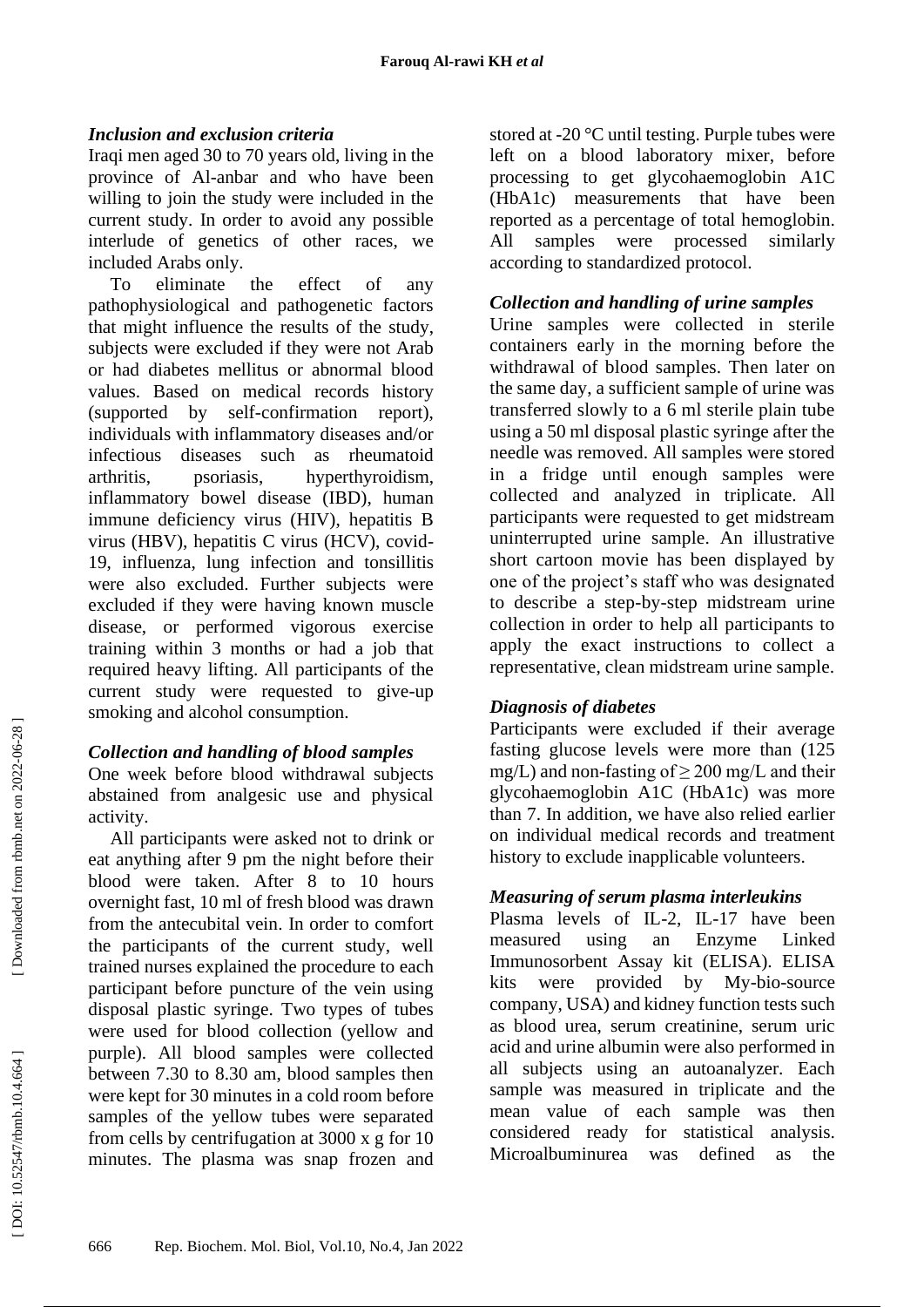excretion of 30 -150 mg of protein per day as a sign of early renal disease described previously (22). The protocol by the assay manufacturer was strictly followed and all samples were tested undiluted.

#### *Statistical analysis*

Statistical analysis was performed using GraphPad prism version 7.04 and Software Excel 2016. Descriptive statistics for each parameter consisted of the standard error (SE), the mean and the standard deviation (SD). The level of statistical significance was set as long as *P* value is less than 0.05, the relationship between IL -2, IL -17 and other parameters of CKD patients and controls were evaluated using Pearson's correlation ( $r=-1$  to 1). Logistic regression model was performed to justify the relationship between the interleukins and CKD variables, and to eliminate any possible interference of other variables. Variables that may confound the results of the current study are; Age, BMI, waist -circumference and waist -hip -ratio.

# **Results**

Seventy -eight patients and seventy -five controls have signed consent forms to be enrolled in the current study. After the application of inclusion and exclusion criteria and based on medical history of each participant, twenty -seven patients with CKD were excluded as five have been diagnosed previously with HBV and the rest were diabetic. Furthermore, six more patients were excluded after their blood values (fasting glucose and HbA1C) showed they have type 2 diabetes. Out of the total number of the individuals who had joined the control group only five were excluded as they were diagnosed with type2 diabetes. Thus, the final number who satisfied the inclusion criteria of the current study were forty -five men with prevalent CKD (age range 30 -70 years, mean age; 53.66±6.03, mean BMI's: 28.91±3.39; mean waist circumference: 106.41±8.81; mean SBP: 140.39±15.90; mean DBP: 86.77±10.20; mean FSG: 118±4.71; mean HbA1c:  $5.67\pm1.38$ ) and seventy healthy men at same

age range (mean age: 51.64±5.59; mean BMI: 26.83±1.85; mean waist circumferences: 93.25±6.46; mean SBP: 123.34±5.91; mean DBP: 80.95±4.39; mean FSG: 101±5.24; mean HbA1c: 5.1±0.97) with no known active infectious and other inflammatory diseases served as controls.

#### *CKD parameters*

Compared with controls, we have observed a significant increase in serum creatinine ( p < 0.0 01*),* serum urea ( p < 0.0 01*),* and urine albumin ( $p < 0.0$  01) as seen in figures 1, 2, and 3. No such relationship was seen in serum uric acid concentrations between CKD patients and their controls (Fig. 4).

### *The relationship between interleukins and CKD parameters*

The current study has shown for a first time a significant liner relationship between creatinine level and IL-2 ( $p < 0.001$ ) and IL-17 ( p < 0. 001) as shown in Figure 1, respectively. These interleukins have also associated with significant increase in serum urea ( $p < 0.001$ ), and urine albumin (p< 0.0 01), respectively (Figs. 2 and 3). No significant differences in serum uric acid were observed between patients with CKD and controls, neither there were any association with IL-2 and IL-17 levels (Fig. 4).

# **Discussion**

In clinical and pathology reports, serum creatinine concentrations are commonly used to diagnose patients with AKI and to get a general evaluation for treated individuals (16, 17, 21). In addition, serum creatinine together with urine albumin has been used to monitor patients with CKD throughout the treatment and to evaluate any improvement or deterioration in kidney function (16, 18, 22, 23). In patients with CKD, serum creatinine concentrations steadily increase, together with serum urea and urine albumin in parallel with the deterioration of kidney function (17, 20, 22). Although limited numbers of previous studies have shown a significant increase in serum uric acid level in patients with AKI and CKD, it is not frequently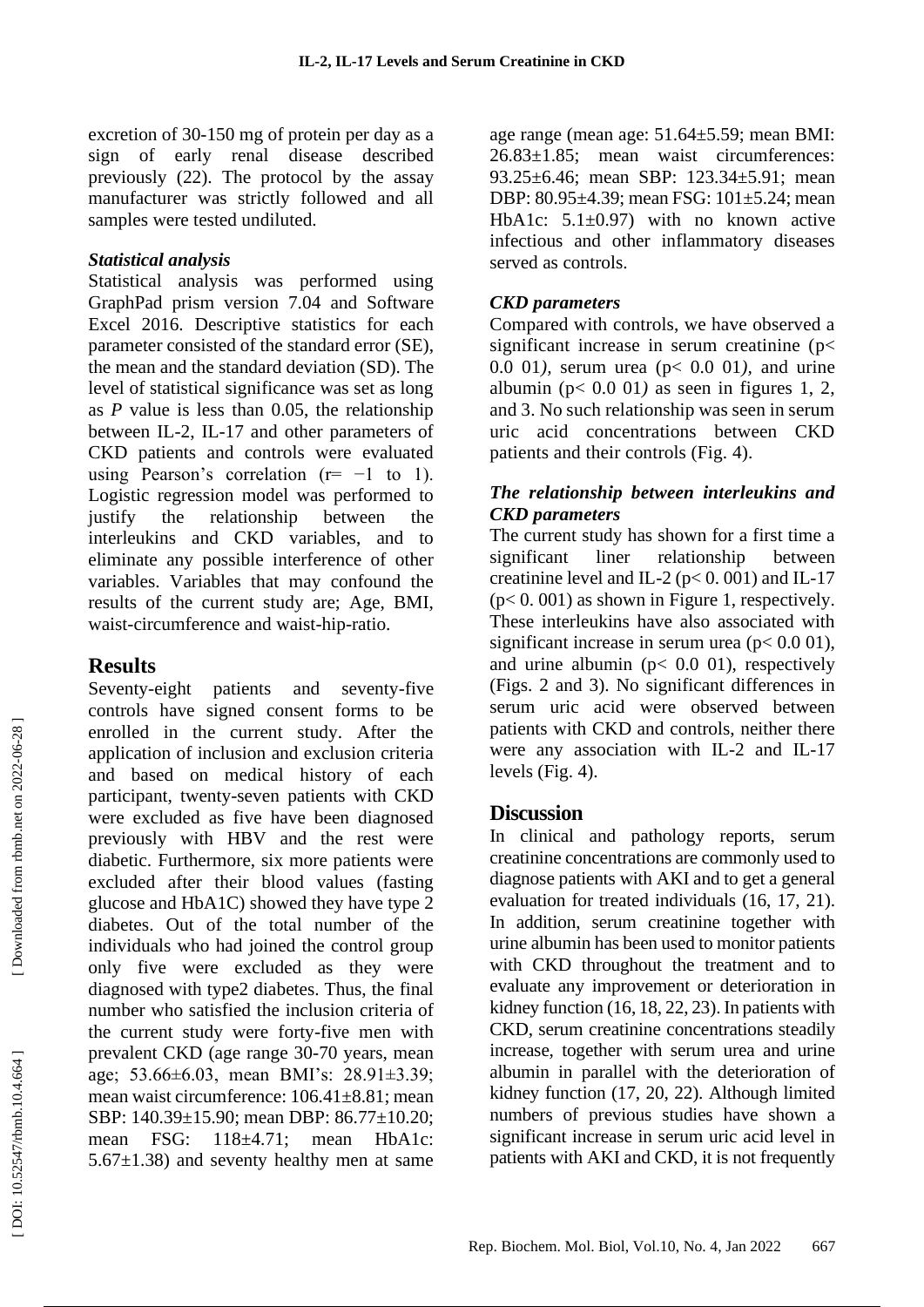ordered in daily clinical practice (24). Deterioration of kidney function in patients with CKD occurs gradually, it is irreversible process and is usually associated with significantly high levels of inflammatory markers. Chronic inflammation is an established risk factor for CKD and has been linked to marked increase in morbidity and mortality rate (2, 19, 25). In the current study, we have observed a significant increase in serum creatinine ( $p < 0$ . 001), serum urea ( $p < 0$ . 001) and urine albumin ( $p < 0$ . 001) in patients with CKD compared with controls. In contrast, no significant relationship was observed in serum uric acid between CKD patients and their controls.

The elevation of serum creatinine concentration was associated with a significant increase in both IL-2 ( $p$ < 0.001) and IL-17 ( $p$ < 0. 001) levels (Fig. 1). Similarly, IL -2 and IL - 17 levels were strongly associated with urine albumin concentrations (Fig. 2), and

serum urea (Fig.3), suggesting that these interleukins may play critical roles in the pathogenesis of CKD. No correlation was detected between serum uric acid and IL -2 and IL -17 levels (Fig.4). To our knowledge, this is first study performed to evaluate the relationship between these interleukins and the classic biochemical markers of CKD. The prognostic importance of elevated IL -2 and IL - 17 levels are independent of and additive to the prognostic effect of creatinine and other classic kidney function markers including serum urea and urine albumin. A previous study targeted interleukins in relationship to lupus nephritis histopathology and therapy response has suggested that high levels of IL -17 could be related to therapy resistance, severity of the disease or disease phenotype (26).The high levels of interleukins have been reported in wide range of diseases such as metabolic syndrome (27) and different types of cancer (28).



#### IL 2  $IL17$ S Creatinine  $\Box$

Fig. 1. The relationship between serum IL-2, IL17 and serum creatinine concentrations in patients with CKD and their controls**.** Compared with controls, a significant increase in serum IL -2 and IL -17 levels (**\*\*** p *<* 0.001) were correlated with a significant increase in serum creatinine concentrations (\*p< 0.001). Significant differences in serum creatinine concentrations have been detected between cases and controls (**##** p *<* 0.001).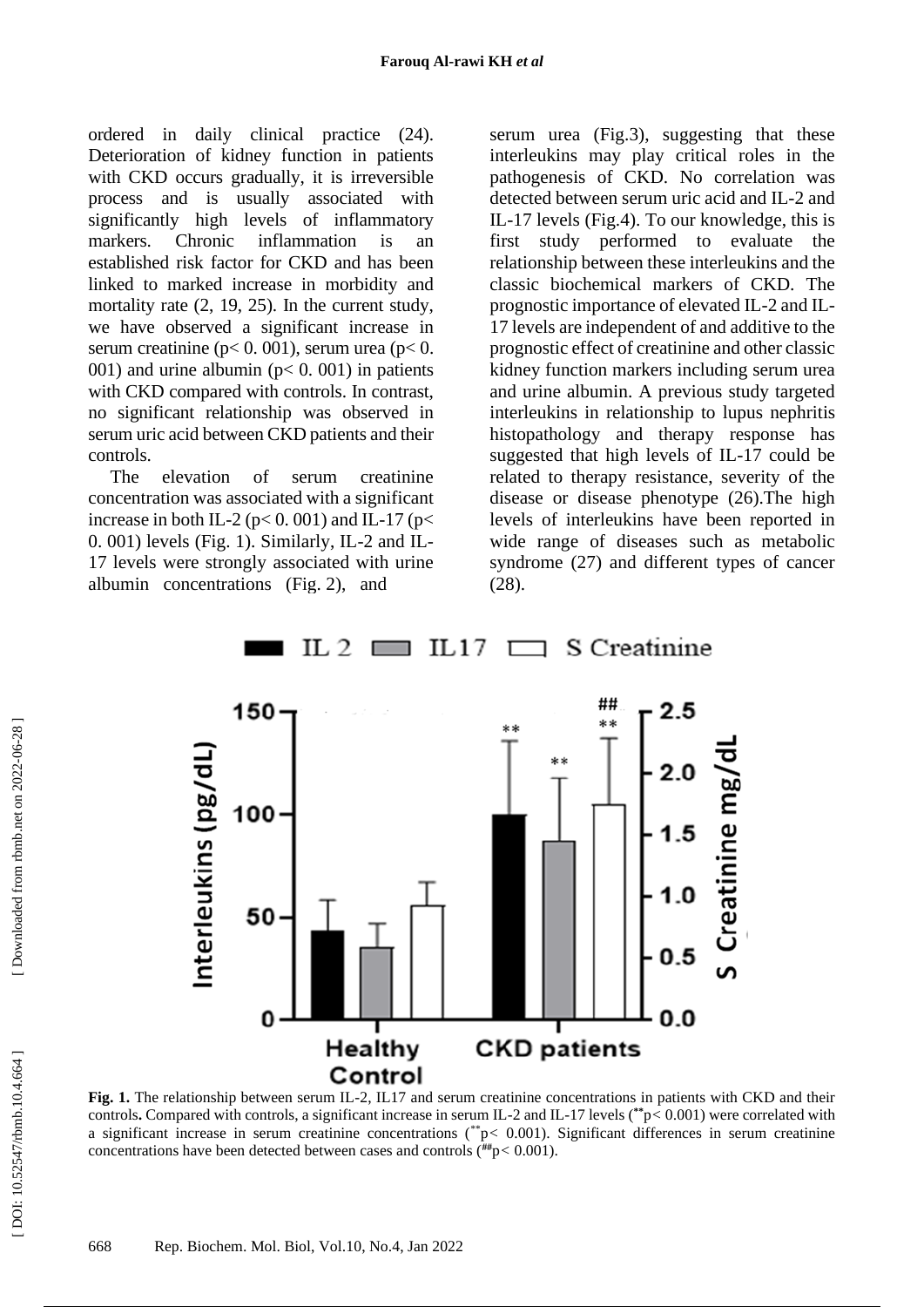

**Fig. 2.** The relationship between serum IL -2, IL -17 and urine albumin concentrations in patients with CKD and their controls. Compared with controls, a significant increase in serum IL -2 and IL -17 levels (**\*\*** P *<* 0.001) were correlated with a significant increase in urine albumin concentrations (**\*\*** p *<* 0.001). Significant differences in urine albumin concentrations have been detected between cases and controls (*##*p *<* 0.001).



Fig. 3. The relationship between serum IL-2, IL-17 and serum urea concentrations in patients with CKD and their controls. Compared with controls, a significant increase in serum IL-2 and IL-17 levels (\*\*p< 0.001) were correlated with a significant increase in serum urea concentrations (\*\*p< 0.001). Significant differences in serum urea concentrations have been detected between cases and controls (*##*p *<* 0.001).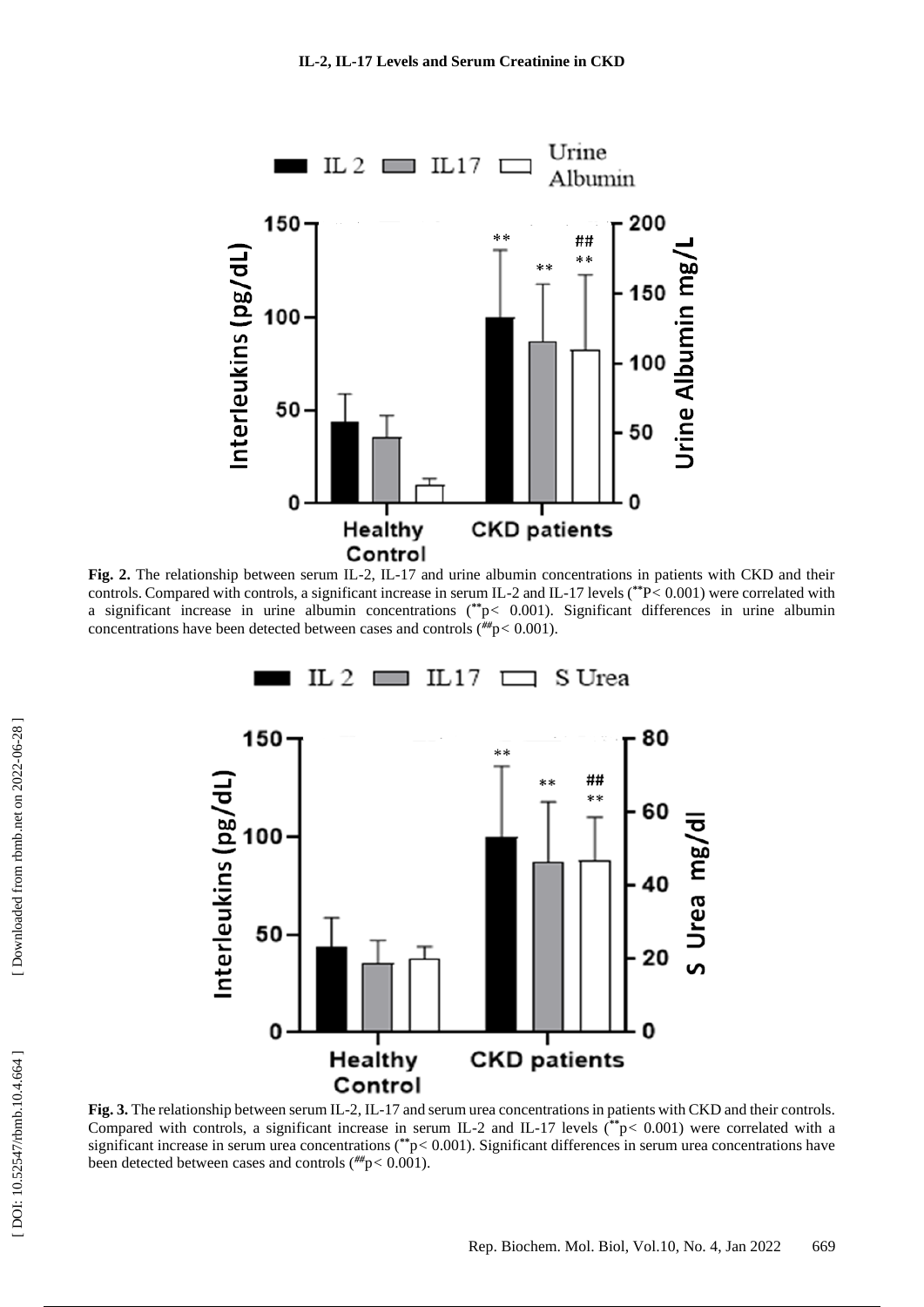

Fig. 4. The relationship between serum IL-2, IL-17 and serum uric acid concentrations in patients with CKD and their controls. Compared with controls, a significant increase in serum IL -2 and IL -17 levels (**\*\*** p *<* 0.001) were not correlated with a significant increase in serum uric acid concentrations. No significant differences in serum uric acid concentrations have been detected between cases and controls (**\*\*** p < 0.001).

Compared with individuals in the control group, patients with CKD especially those at advance stages of the disease (i.e. stages 3, 4 and 5) have significantly higher levels of inflammatory cytokines such as tumor necrosis factor- $\alpha$  (TNF- $\alpha$ ) and interleukin-6 (IL-6) (29). A simple explanation of the former is because a decrease in glomerular filtration rate (GFR) usually induces a significant decrease in the clearance of these cytokines. In addition, and because the body continues to secrete these cytokines, their circulating levels continue escalating (25, 30). Similarly, elevated serum IL -2 and serum IL -17 levels in the current study most probably was due to previously mentioned reasons (30). The relationship between creatinine concentration and IL -2 and IL -17 has been inter -correlated positively both with BMI  $(p < 0.01)$  and waist-circumferences ( p < 0.001), and such relationship was robust in obese and very obese patients  $(p < 0.001)$ . Furthermore, we have observed a significant increase in serum creatinine concentrations in parallel with age progression. Thus, when CKD patients were divided into two groups

based on their age, older CKD patients (>50 years) found to have higher concentrations of creatinine compared with younger CKD patients (<50 years). Similarly, urine albumin or albuminurea and serum urea concentrations were both significantly higher among older patients compared with younger patients, which is in parallel with previous literature  $(5, 1)$ 6). Among patients with CKD, older age is associated with poor prognosis and high morbidity and mortality rate (31, 32). Deterioration in kidney function among older patients with CKD could be due to a longer period living with the disease and associated health risks. The high prevalence of arthrosclerosis and cardiovascular disease  $(CVD)$  related -morbidities including hypertension in older patients with CKD likely contributes to a significant decrease in life expectancy compared with younger CKD patients (31, 33). In contrast, the vast majority of healthy elderly, the decline in kidney function is modest and cannot be predicted (33, 34).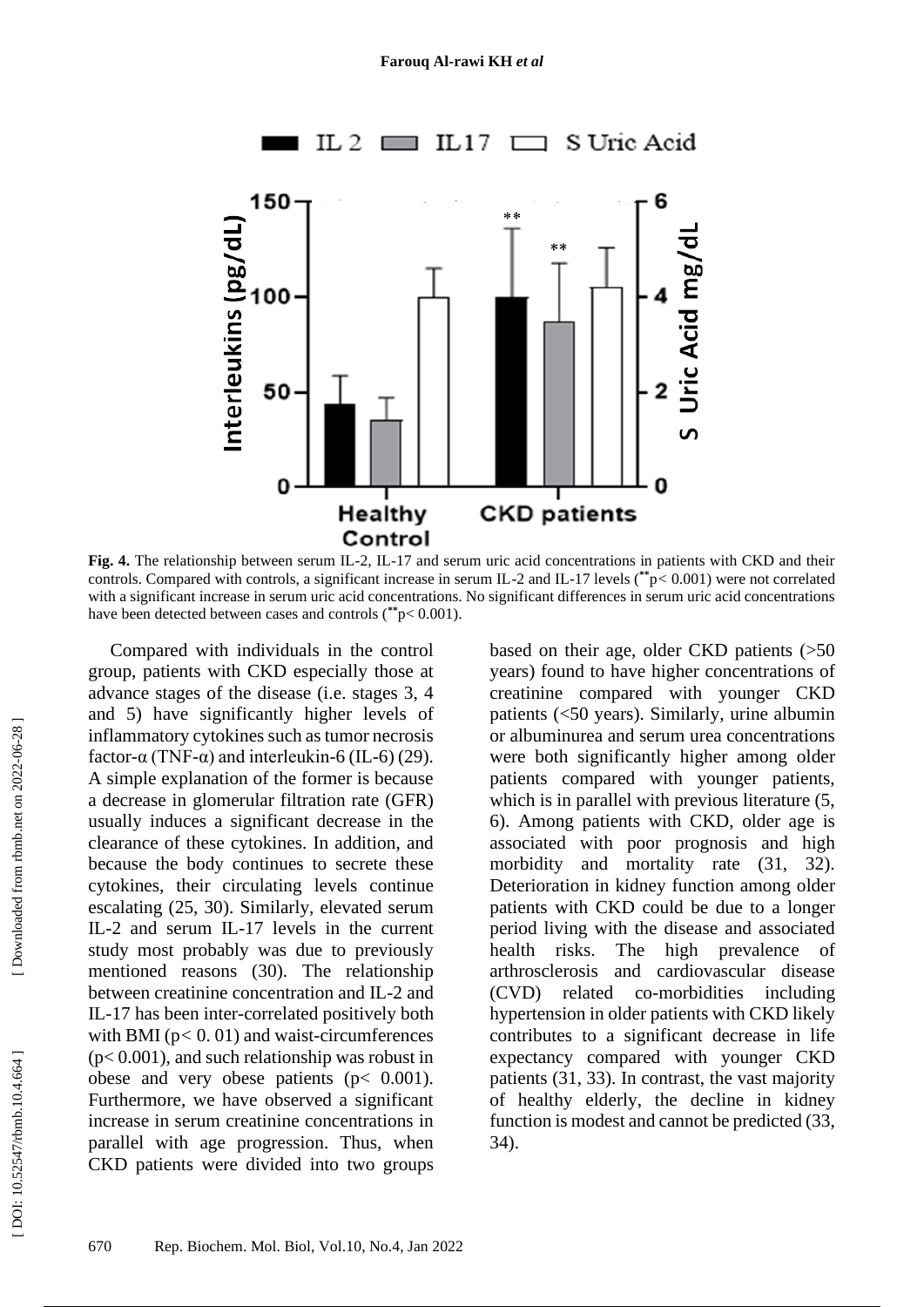A previous study reported an inverse relationship between serum albumin and the risk of declining kidney function which corresponds with our results (20). However, in the current study and in order to evaluate kidney function, we have measured urine albumin rather than serum albumin. Urine albumin or albuminurea in addition to serum creatinine is usually measured to evaluate kidney function in individuals suspected with kidney injury and newly diagnosed patients with diabetes (17, 18). Furthermore, we have not calculated albumin creatinine ratio (ACR), because using ACR provide no advantages compared with measuring urine albumin alone (35). Compared with ACR, measuring urine albumin is more convenient in daily laboratory medicine practice for both patients and medical staff as previously reported (35). In patients newly diagnosed with diabetes (with or without CKD), a urine albumin concentration test is frequently requested by clinicians to have a clearer image on serum glucose spike, hyperglycaemia and to get an impression of possible kidney injury due to uncontrolled diabetes (17, 22). The urine albumin test is also requested when monitoring patients with AKI/CKD under treatment. In laboratory medicine, urine albumin is usually assessed either by using an automated approach or by using a urine dipstick, while light microscopy is commonly used for further urine studies when required. Urine dipstick testing is an easy, cheap and effective screening approach to detect CKD in primary care facility. It instantly gives evaluation for protein and glucose levels and all these features enable healthcare practitioner to request the test any time of the day (17, 22, 35). Furthermore, urine dipstick testing can be used in urban as well as in remote societies without the need for an established biochemistry laboratory (35, 36). Japan has considered urinalysis using dipstick tool compulsory even for school children, and Japanese nationwide screening program for AKI/CKD using urine albumin and serum creatinine was associated with a significant decline in the

incidence/prevalence of CKD and related morbidity and mortality rate  $(6, 36, 37)$ .

Depending on the severity of CKD, serum urea concentration in patients with kidney dysfunction can fluctuate from mildly to severely elevated. In severe CKD cases serum urea usually exceeds 50 mmol/L (17, 18, 38). Although we had patients in the current study that belong to developed stages of the disease (stage 3 and beyond), but because the majority of the patients are still at earlier CKD stages (stage 1 and 2), we determined a mean value for serum urea of <50 mmol/L. The deterioration of kidney function in patients with CKD is associated with a gradual decrease in urinary excretion of urea, resulting in elevated urea concentrations in the blood. Earlier studies reported an inverse association between plasma urea concentration and eGFR value, suggesting that the serum urea test might be important in the evaluation of kidney function deterioration, irrespective of the cause (39). However, a serum urea test has low sensitivity and low specificity and can be affected by high protein diet and individual's hydration status. As a result, slight to moderate elevation in serum urea does not necessarily indicate kidney dysfunction, while normal urea concentration does not rule out kidney disease either (38). Clinically, the kidneys of an individual with CKD usually lose 50% of their function (calculated as 50% reduction in GFR) before serum urea crosses the upper normal range (17, 18, 39). Due to its prognostic efficacy, a plasma creatinine test continues to be the first line test when evaluating kidney function. Furthermore, a serum creatinine test is also preferred when monitoring and treating patients with AKI and CKD (17, 18, 23).

Previously, it has been suggested that interleukins in general may have pro- and antiinflammatory response as their level increased at earlier stages of CKD development and might steadily decrease at later stages (40). Unfortunately, due to limited sample size and the threatening Covid -19 epidemic (41) which is associated with subsequent shutdown of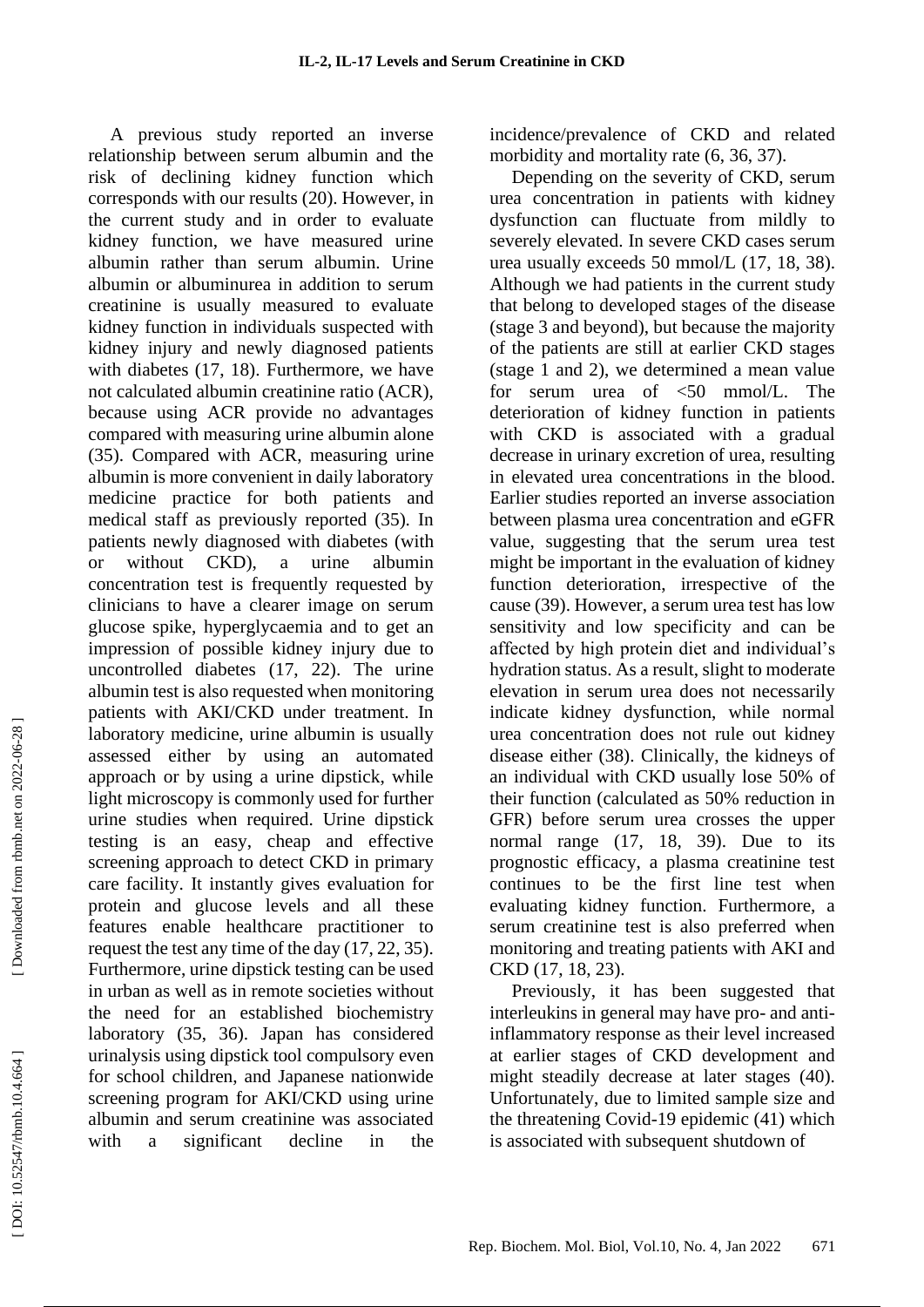most private and public sectors in the country, we were not able to perform follow -up studies. The strong association between CKD's markers and IL-2 and IL-17 levels suggests that these interleukins could be used with CKD markers to evaluate kidney function in health and disease and thus, it may help in monitoring patients with CKD under treatment. Expectedly, we have observed significantly higher levels of interleukins ( p < 0.001) among older CKD patients (> 50 year) compared with younger patients (< 50 years). Previous studies have reported a significant increase in inflammatory cytokines with age progression (11, 12, 13, 25), which is in support of the current data. Older patients with CKD have spent a longer period battling with the disease, and most of them are at developed stages (stage 3 and beyond) compared with younger patients (<50 years old). Furthermore, age progression is associated with a significant decline in health in parallel with an increased risk of metabolic diseases such as obesity, hypertension and CVD  $(4, 9, 10, 11)$ .

The novelty of the current study involves the evaluation of IL -2 and IL -17 levels in relation to creatinine and other CKD markers. Furthermore, we have followed strict exclusion/inclusion criteria that enabled us to exclude all participants with inflammatory related diseases in order not to confound the results and to be able to justify our conclusion. Our study however, is limited due to a

# **References**

1. Jager KJ, Kovesdy C, Langham R, Rosenberg M, Jha V, Zoccali C. A single number for advocacy and communication -worldwide more than 850 million individuals have kidney diseases. Kidney Int. 2019;95(5) :1048 -1050 .

2. Akchurin OM, Kaskel F. Update on inflammation in chronic kidney disease. Blood Purif. 2015;39(1-3):84-92.

3. Foreman KJ, Marquez N, Dolgert A, Fukutaki K, Fullman N, McGaughey M, et al. Forecasting life expectancy, years of life lost, and all -cause and cause -specific mortality for 250 causes of death: reference and alternative scenarios for

relatively small sample size, which probably was a direct result of the current pandemic. The looming situation due to covid -19 pandemic has a severe impact on the participation process of the current study and this is probably the situation everywhere else. However, it has become clear that CKD is a risk factor for severe COVID -19 (41).

Compared with healthy controls, serum IL - 2 and IL -17 levels were increased significantly in patients with CKD. Increased IL -2 and IL - 17 levels in patients with CKD were in parallel with a significant increase of creatinine, urine albumin and serum urea concentration. These results suggest an important role of IL -2 and  $IL-17$ in the pathogenesis of CKD. Nevertheless, a large prospective cohort studies are necessary to establish a normal reference range for these interleukins and to confirm their diagnostic efficacy as additional markers in patients with CKD.

# **Acknowledgements**

We would like to thank clinicians, nurses and laboratory technologists in Ramadi general hospital for their assistance in this study. We also thank the Faculty of Sciences, University of Anbar, Iraq for their technical support. Finally, we would like to express our gratitude to all the participants of this study.

The authors declare that they have no conflicts of interest.

2016 -40 for 195 countries and territories. Lancet 2018;392(10159):2052 -2090.

4. Ricardo AC, Anderson CA, Yang W, Zhang X, Fischer MJ, Dember LM, et al. Healthy lifestyle and risk of kidney disease progression, atherosclerotic events, and death in CKD: finding from the Chronic Renal Insufficiency Cohort  $(CRIC)$  Study. Am J Kidney Dis. 2015;65(3):412 -24.

5. Bleyer AJ, Shemanski LR, Burke GL, Hansen KJ, Appel RG. Tobacco, hypertension, and vascular disease: Risk factors for renal functional decline in an older population. Kidney Int. 2000;57(5):2072 -9.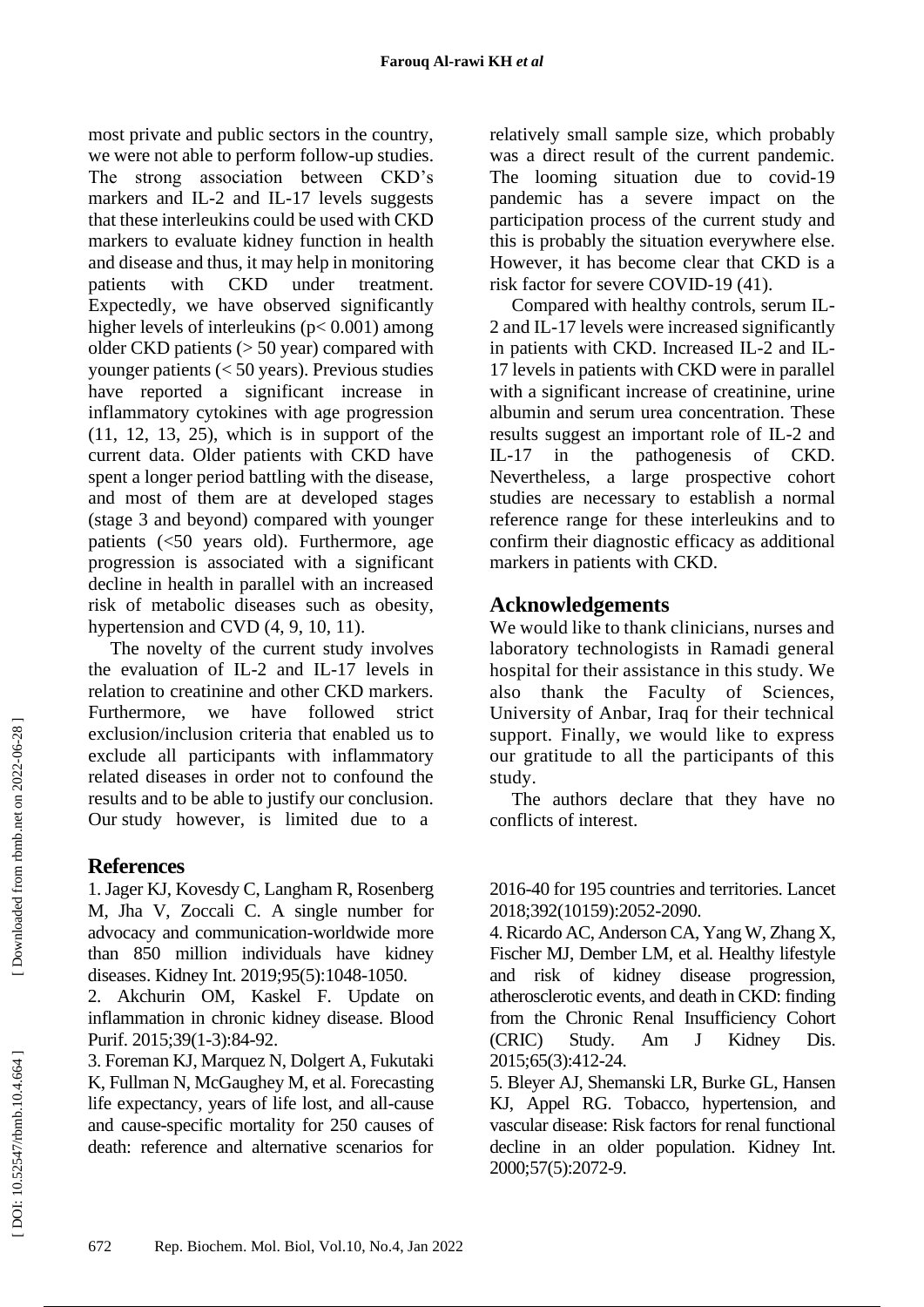6. Yamagata K, Ishida K, Sairenchi T, Takahashi H, Ohba S, Shiigai T, et al. Risk factors for chronic kidney disease in a community -based population: a 10 -year follow -up study. Kidney Int. 2007;71(2): 159 -66.

7. Collaborators GRFS. Global regional and national comparative risk assisment of 76 behavioral environment, occupational and metabolic risk or clusters of risks in 188 countries 1990 -2013: a systemic analysis for the GBD 2013. Lancet. 2015;386(10010):2287 -323.

8. Kim MG, Kim SC, Ko YS, Hee YL, Jo SK, Cho W. The role of M2 macrophages in the progression of chronic kidney disease following acute kidney injury. PloS One 2015;10(12):e0143961.

9. Kon V, Linton MRF, Fazio S. Atherosclerosis in chronic kidney disease: the role of macrophages. Nat Rev Nephrol . 2011;7(1):45 -54. 10. Levey AS, Beto JA, Coronado BE, Eknoyan G, Foley RN, Kasiske BL, et al. Controlling the epidemic of cardiovascular disease in chronic renal disease: what do we know? What do we need to learn? Where do we go from here? National Kidney Foundation Task Force on Cardiovascular Disease. Am J Kidney Dis . 1998;32:853 -906.

11. Carrero JJ, Park SH, Axelsson J, Lindholm B, Stenvinkel P. Cytokines, atherogenesis, and hypercatabolism in chronic kidney disease: a dreadful triad. Semin Dial . 2009 ;22(4):381 -6.

12. Silverstein DM. Inflammation in chronic kidney disease: role in the progression of renal and cardiovascular disease. Pediatr Nephrol . 2009 ;24(8):1445 -52.

13. Koelman L, Pivovarova -Ramich O, Pfeiffer AFH, Grune T, Aleksandrova K. Cytokines for evaluation of chronic inflammatory status in ageing research: reliability and phenotypic characterization. Immunity and Ageing. 2019;16:11.

14. Mittal RD, Manchanda PK. Association of interleukin (IL) -4 intron -3 and IL -6 -174 G/C gene polymorphism with susceptibility to end stage renal disease. Immunogenetics. 2007;59(2):159 -65.

15. Fasoulakis Z, Kolios G, Papamanolis V, Kontomanolis EN. Interleukins associated with breast cancer. Cureus . 2018;10(11):e3549.

16. Kellum JA, Sileanu FE, Bihorac A, Hoste EA, Chawla LS. Recovery after acute kidney injury. Am J Respir Crit Care Med. 2017;195(6); 784 -791.

17. Traynor J, Mactier R, Geddes CC, Fox JG. How to measure renal function in clinical practice. BMJ . 2006;333(7571):733 -737.

18. Nickolas TL, Barasch J, Devarajan P. Biomarkers in acute and chronic kidney disease. Curr Opin Nephrol Hypertens . 2008;17(2):127 - 32.

19. Ortiz A, Covic A, Fliser D, Fouque D, Goldsmith D, Kanbay M, et al. Epidemiology, contributors to, and clinical trials of mortality risk in chronic kidney failure. Lancet. 2014;383(9931):1831 –43.

20. Lang J, Katz R, IX JH, Gutierrez OM, Peralta CA, Parikh CR, et al. Association of serum kidney albumin levels with kidney function decline and incident chronic kidney disease in elders. Nephrol Dial Transplant. 2018;33(6):986 -992.

21. Forni LG, Darmon M, Ostermann M, Straaten HM O -V, Pettilä V, Prowle JR, et al. Renal recovery after acute kidney injury. Intensive Care Med. 2017;43(6):855-866.

22. Simerville JA, Maxted WC, Pahira JJ. Urinalysis: A comprehensive review. Am Fam Physician. 2005;71(6):1153-1162.

23. Levin A, Stevens PE, Bilous RW, Coresh J, De Francisco ALM, De Jong PE, et al. Kidney Disease Improving Global Outcomes (KDIGO) CKD Work Group -KDIGO 2012 clinical practice guidelines for the evaluation and management of chronic kidney disease. Kidney Int. 2013;3( 1):1 -150.

24. Johnson RJ, Nakagawa T, Jalal D, Sánchez - Lozada LG, Kang DH, Ritz E. Uric acid and chronic kidney disease: which is chasing which? . Nephrol Dial Transplant . 2013;28(9):2221 -2228.

25. Stenvinkel P, Alvestrand A. Inflammation in end -stage renal disease: sources, consequences and therapy. Semin Dial . 2002;15(5):329 -37.

26. Zickert A, Amoudruz P, Sundström Y, Rönnelid J, Malmström V, Gunnarsson I. IL -17 and IL -23 in lupus nephritis - association to histopathology and response to treatment. BMC Immunol. 2015;16(1):7.

27. Mohammadi M, Gozashti MH, Aghadavood M, Mehdizadeh MR, Hayatbakhsh MM. Clinical